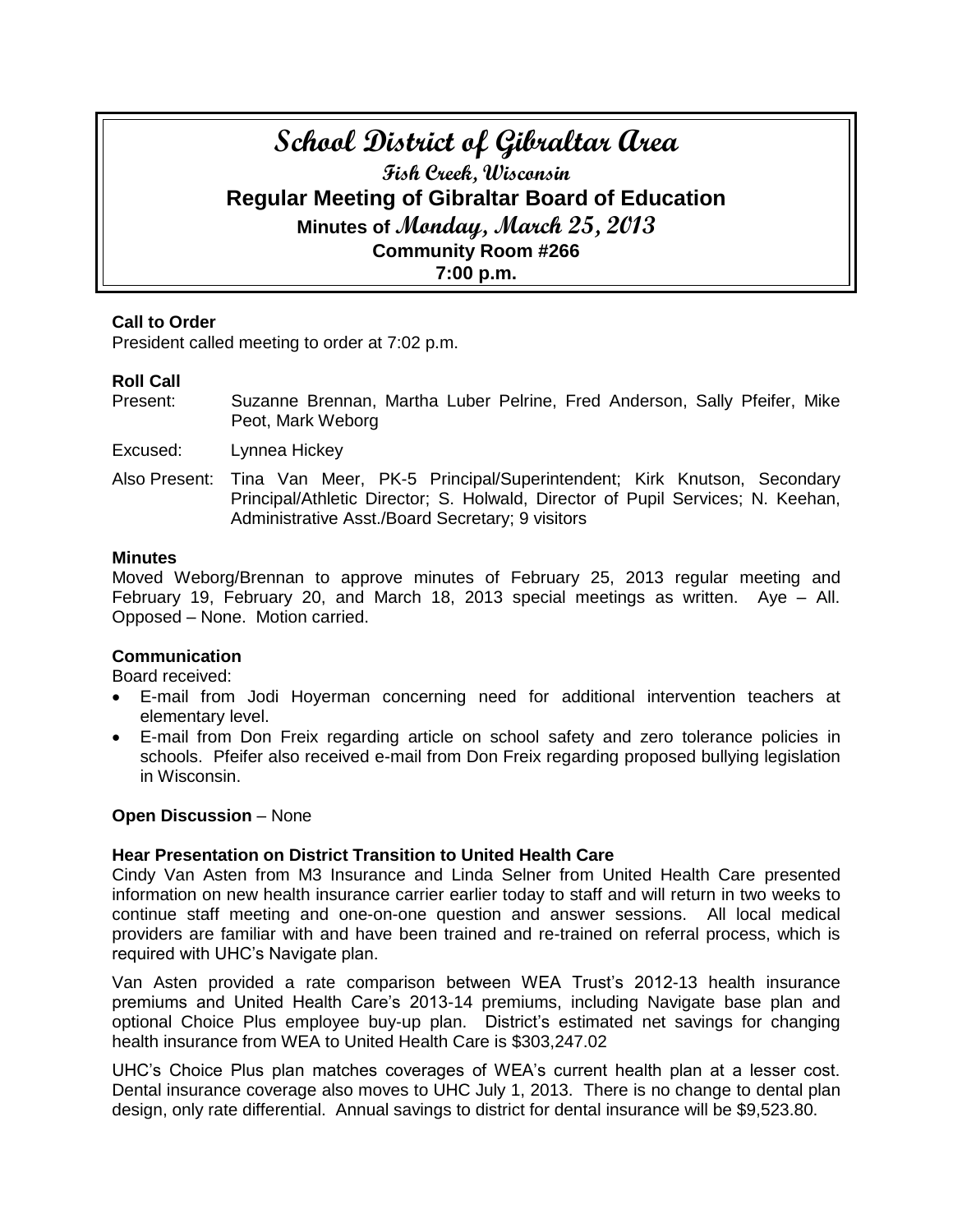|                 | 2012-13 HEALTH PLAN |            |            | 2013-14 BASE HEALTH PLAN |            |            | 2013-14 BUY-UP HEALTH PLAN |            |            |
|-----------------|---------------------|------------|------------|--------------------------|------------|------------|----------------------------|------------|------------|
| <b>Rates</b>    | <b>WEA</b>          | <b>WEA</b> | <b>WEA</b> | UHC                      | <b>UHC</b> | <b>UHC</b> | <b>UHC</b>                 | UHC        | <b>UHC</b> |
|                 | Trust               | Trust      | Trust      | Navigate                 | Navigate   | Navigate   | Choice                     | Choice     | Choice     |
|                 | Current             | Current    | Current    | Full                     | Employer   | Emplovee   | Plus Full                  | Plus       | Plus       |
|                 | Full                | Employer   | Employee   | Monthly                  | Monthly    | Monthly    | Monthly                    | Employer   | Employee   |
|                 | Monthly             | Monthly    | Monthly    | Rate                     | Rate       | Rate       | Rate                       | Monthly    | Monthly    |
|                 | Rate                | Rate       | Rate       |                          |            |            |                            | Rate       | Rate       |
| <b>Employee</b> | \$754.08            | \$663.59   | \$90.49    | \$615.50                 | \$541.64   | \$73.86    | \$656.41                   | \$541.64   | \$114.77   |
| <b>Family</b>   | \$1,700.24          | \$1.496.21 | \$204.03   | \$1,371.45               | \$1,206.88 | \$164.57   | \$1.462.61                 | \$1,206.88 | \$255.73   |

District would also see substantial savings even if 100% of HRA funds are reimbursed to employees. UHC wants to better educate members, so they can become more engaged in their care and live healthier life styles. UHC brings significant amount of technology tools to members to assist them in becoming better health care consumers, including their Simply Engaged program. District will offer health risk assessments in August. UHC also has new product offerings of Vision, Accident, and Critical Illness.

Van Asten recommended allowing EBC to finish calendar year for least amount of disruption to deductible accumulator. All *new* employees will go with EBA pro-rated from July 1 to December 31, 2013. UHC needs enrollment forms no later than May 15 for all current employees.

### **Administrative Reports** *were submitted electronically and were available in hard copy*.

*Knutson* Sixteen high school students participated in regional forensics this past week and all advance to state. Gibraltar hosted solo/ensemble in February. Twenty-six performances advance to state; 33 middle schoolers received firsts. Roberts, Mc Cain, Lindenberg, and Eckhardt are working on a care giver theme to bring special guest speakers here April 22-26 to discuss resiliency and power of family.

*Van Meer* summarized information from political world of education, including Garey Bies' proposed legislation regarding bullying. Our staff, administration, and students will work vigilantly to prevent bullying; proactive education will be presented. Pieces of state budget affect Gibraltar positively including transportation aid rate and school tax levy credit. Current employment postings close today; Van Meer will review applications, conduct reference checks, schedule dates for interviews, and present candidates to board for approval April 22.

#### **Bills**

Moved Weborg/Luber Pelrine to approve payment of bills totaling \$296,604.46 as presented. Discussion: Actual fuel costs are much lower than predicted. Budget for snow plowing is uncertain. Aye – All. Opposed – None. Motion carried.

#### **Approval Renewal of District's Line of Credit with Baylake Bank**

Moved Brennan/Pfeifer to authorize extension of school district's line of credit with Baylake Bank at 1.95% to allow funding for cash flow purposes until tax revenues are received. Aye – All. Opposed – None. Motion carried.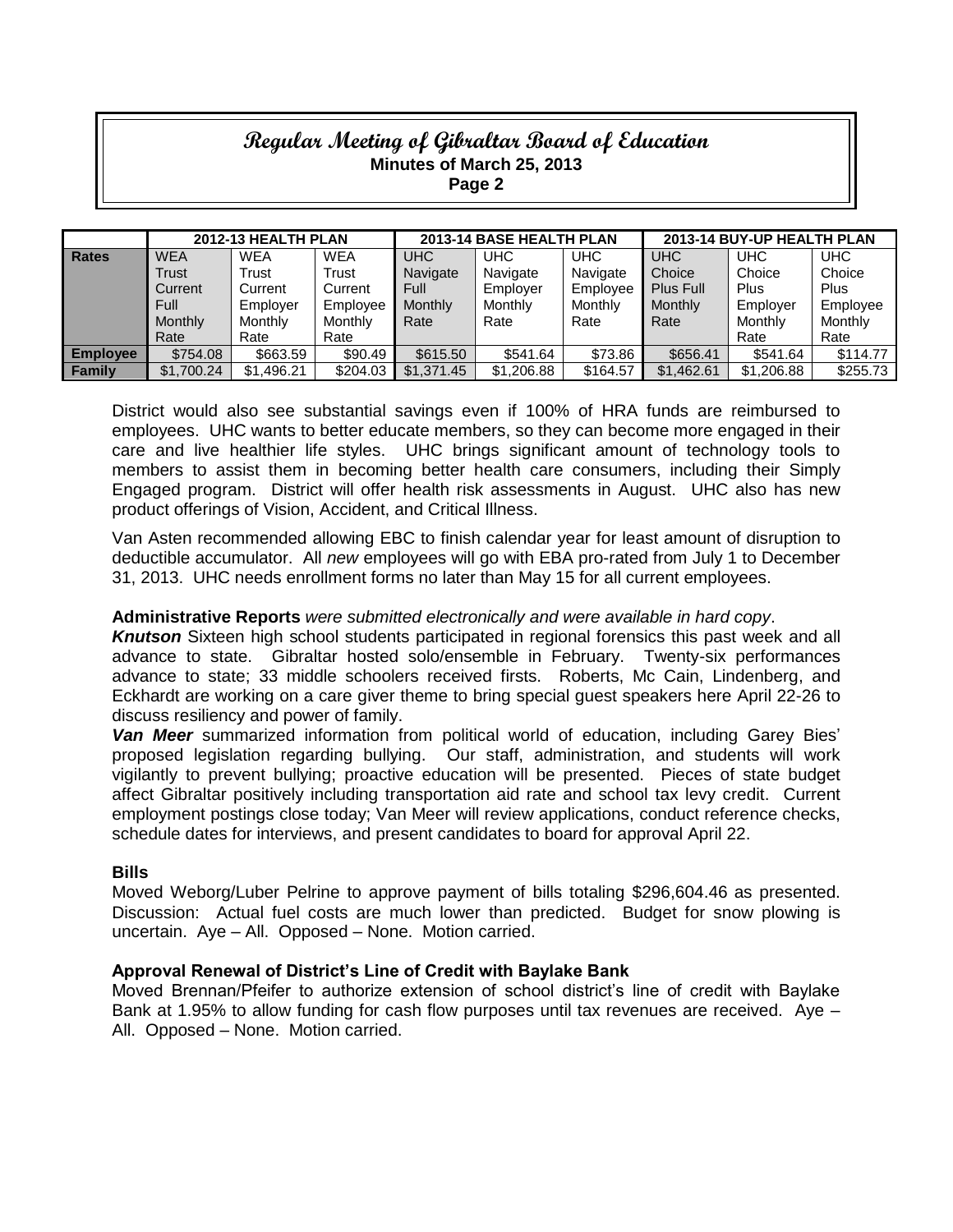# **2014 7th and 8th Grade Trip to Washington, DC**

Mike Scoville prepared itinerary for 2014 Washington, D.C. trip. Cost is \$1,444/person compared to \$1,331/person in 2012. Seven students did not attend last time, unrelated to financial reasons.

Moved Weborg/Anderson to approve  $7<sup>th</sup>$  and  $8<sup>th</sup>$  Grade Trip to Washington, D.C. March 23-28, 2014. Discussion: Anyone interested in chaperoning should contact Mr. Scoville. Seventy-four students are projected to attend; we can take 110. There will be no White House tour. Aye – All. Opposed – None. Motion carried.

#### **Update on Revisions to Last Day of School for 2012-2013**

Van Meer informed board that we must have 175 days of student contact, including 1,050 hours of instruction for grades K-6 and 1,137 hours for grades 7-12. We have 178 scheduled days, but missed 4 days of instruction due to inclement weather. In order to comply with state statutes, we must make up one instructional day. Board discussed several possibilities for make-up day, giving consideration to final exams, high school graduation, picnic schedule, students' summer jobs, and Vacation Bible School. Van Meer will confirm our minutes of instruction and contact DPI to determine whether make-up day needs to be a half or full day on June 10.

# **First Reading of Proposed Job Description – K-6 School Counselor**

Van Meer presented first reading of proposed K-6 School Counselor job description including responsibilities for implementing positive intervention support system and PBIS. Updated job description for 7-12 School Counselor will be coming forward. Second reading is April 8.

# **First Reading of Amendment to Policy 3.07 Job Description – Principal**

Van Meer presented first reading of amended policy 3.07 Job Description - Principal. ISLLC Standards for Principals, which will be used for their evaluations under new Educator Effectiveness System, were included as well as ongoing professional development; recruitment and placement; organizational, collaborative, servant, and ethical leadership; operational, facilities, and inventory management; athletic directorship; community relations; and district transportation. Evaluation will follow Employee Handbook. Second reading is April 8.

#### *Pfeifer moved agenda item XX to XIII*

#### **Approve Extracurricular Committee Recommendation of Official School Logo**

Mrs. Van Meer thanked Nancy Keehan for work on new Viking logo. Keehan collaborated with Healy Awards, Inc. of Menomonee Falls, WI whose artist modified our existing logo at least 20%. This was necessary in order to consider it unique and free of trademark infringements. Healy provided revised Viking head logo as well as option to use GV letters behind Viking head. Keehan will confirm cost with Healy for rights to own this artwork.

Mike Peot explained process Extracurricular Committee used to discuss, review, and recommend new Viking head logo.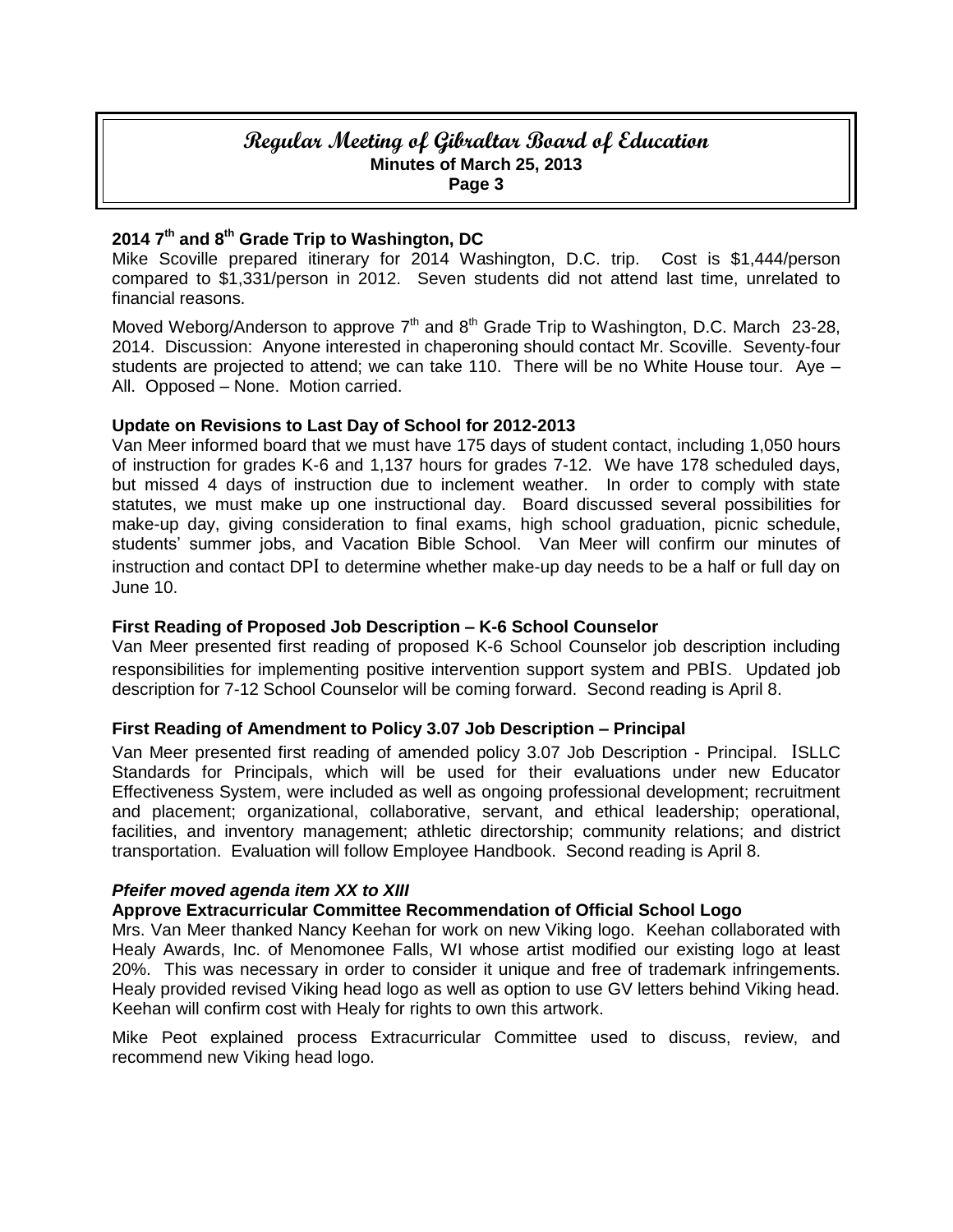

Jenny Sitte commented that 3D version will work on paper, but will not be easy to translate to other things for embroidery. Keehan explained that there is a 2D version of Viking head artwork and Viking head with GV available.

Moved Weborg/Peot to accept the revised Viking head as the official Viking head logo of Gibraltar Schools moving forward. Discussion: There will be a price from Healy Awards and we check into registering it as a trademark. Aye – All. Opposed – None. Motion carried.

# **Hear Special Education Staffing Report for 2013-14**

Sue Holwald presented special education staffing needs for 2012-13. Currently there are 52 students in special education; we have 6 special education teachers and 4.5 teacher-certified aides serving these students. Last year we redistributed special education students in order to create an RtI Coordinator position. There are approximately 97 students in Tier 2. Holwald requested extension of RtI Coordinator's contract in June and August to work on RtI handbook, organize data, plan procedures, and prepare for Section 504 meetings. With students graduating and small number of referrals, next year we could take one special education teacher and make them .50 special education and .50 regular education as an interventionist.

There is a need for a Math equivalent to Title 1 Reading due to Tier 3 Math interventions, a tiered behavior system, and professional development for staff.

Currently there are 39 students in ELL with one teacher and .50 teacher-certified aide and .50 long-term substitute outreach aide. For 2013-14, Holwald requested 1.0 teacher-certified aide and .50 outreach aide for ELL program to provide more opportunities for direct instruction.

Jodi Hoyerman and Marissa Norton inquired about adding an ELA and math interventionist at elementary level for 2013-14.

#### **2013-14 Continuing Certified Employee Contracts**

Moved Weborg/Anderson to approve continuing certified employee contracts as listed for 2013- 14 school year with salaries and benefits to be determined at a later date. Aye – All. Opposed – None. Motion carried.